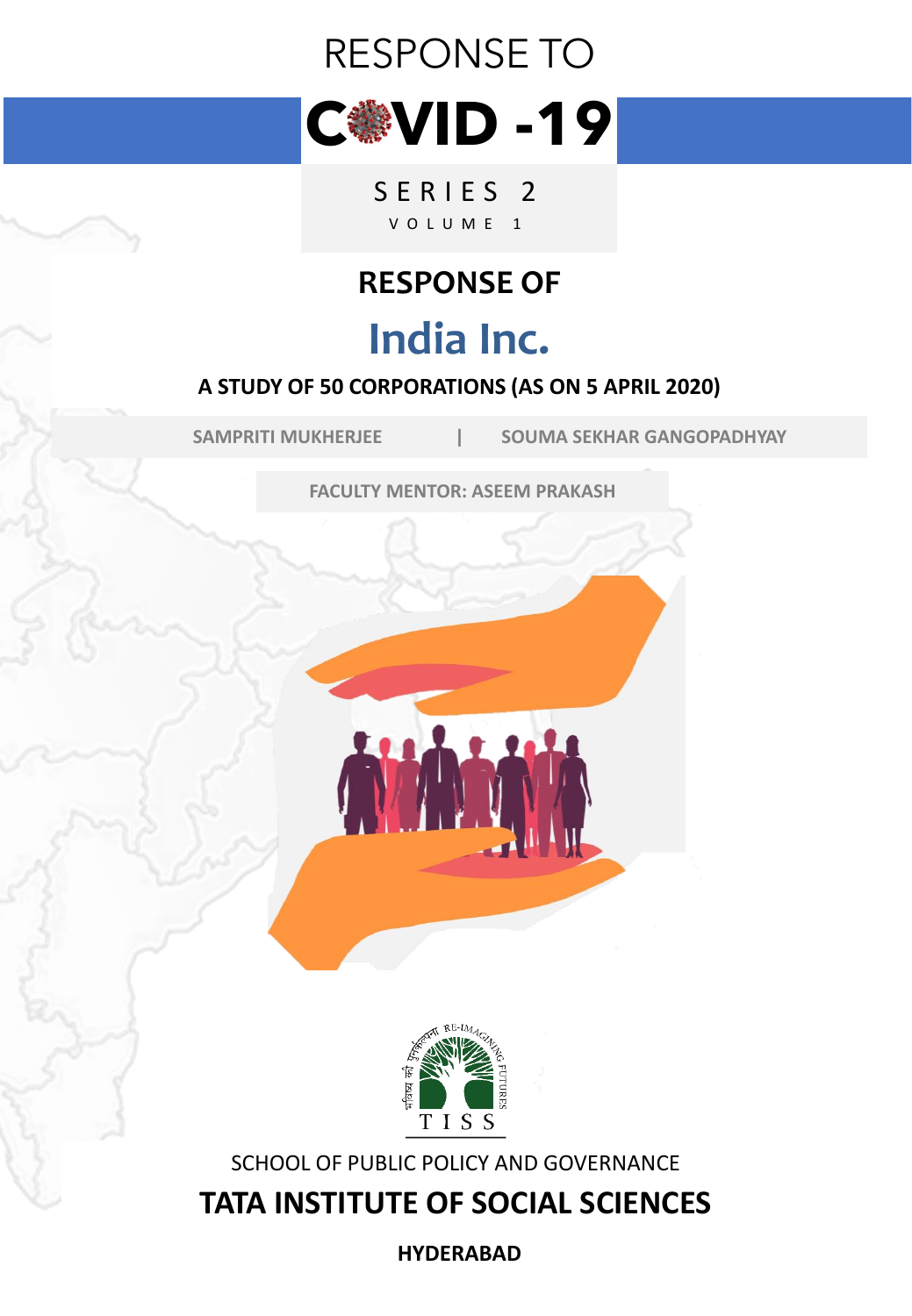

#### **About the Series:**

The School of Public Policy & Governance, TISS Hyderabad, is collaborating and supporting the initiative **undertaken by its alumnus** to document the response of Indian firms and philanthropic collaboratives in the times of COVID-19. This report analyses the responses of business corporations towards their employees, corporations, and allied key stakeholders in the aftermath of the COVID-19 shock.

**In the first part of the series**, an attempt has been made to document all initiatives and announcements made by 50 major Indian firms and philanthropic collaboratives till 5 April 2020. The policy response has been classified under - a) Employee sensitivity measures, b) Community Outreach, c) Business Re-orientation, d) and Financial Support.

**Note:** As we understand, this documentation is a dynamic exercise and will require constant upgradation. We will attempt to add the new initiatives regularly and disseminate it widely.

**Sources**: The authors have taken due diligence to ensure the accuracy of the information presented in this document. Any inadvertent omissions/lapses are deeply regretted. Please inform of any such omissions at [sppg.secretariat@tiss.edu.](mailto:sppg.secretariat@tiss.edu) Immediate measures will be taken to correct the information.

#### **About the Authors:**

**Sampriti Mukherjee**, alumnus of the batch 2017-19, is currently a full-time Researcher at the Institute for Competitiveness, India. She was the gold-medalist for 2017-19 batch.

**Souma Sekhar Gangopadhyay**, alumnus of the batch 2017-19, is currently a full-time Researcher at the Institute for Competitiveness, India. He was the Erasmus+ Scholar from TISS at Sciences Po, Paris (Spring 2018).

#### **Faculty Mentor:**

**Aseem Prakash**, Professor & Chairperson, School of Public Policy and Governance, Tata Institute of Social Sciences, Hyderabad.

**All views expressed in this document are personal and has no relation to any affiliated institution.**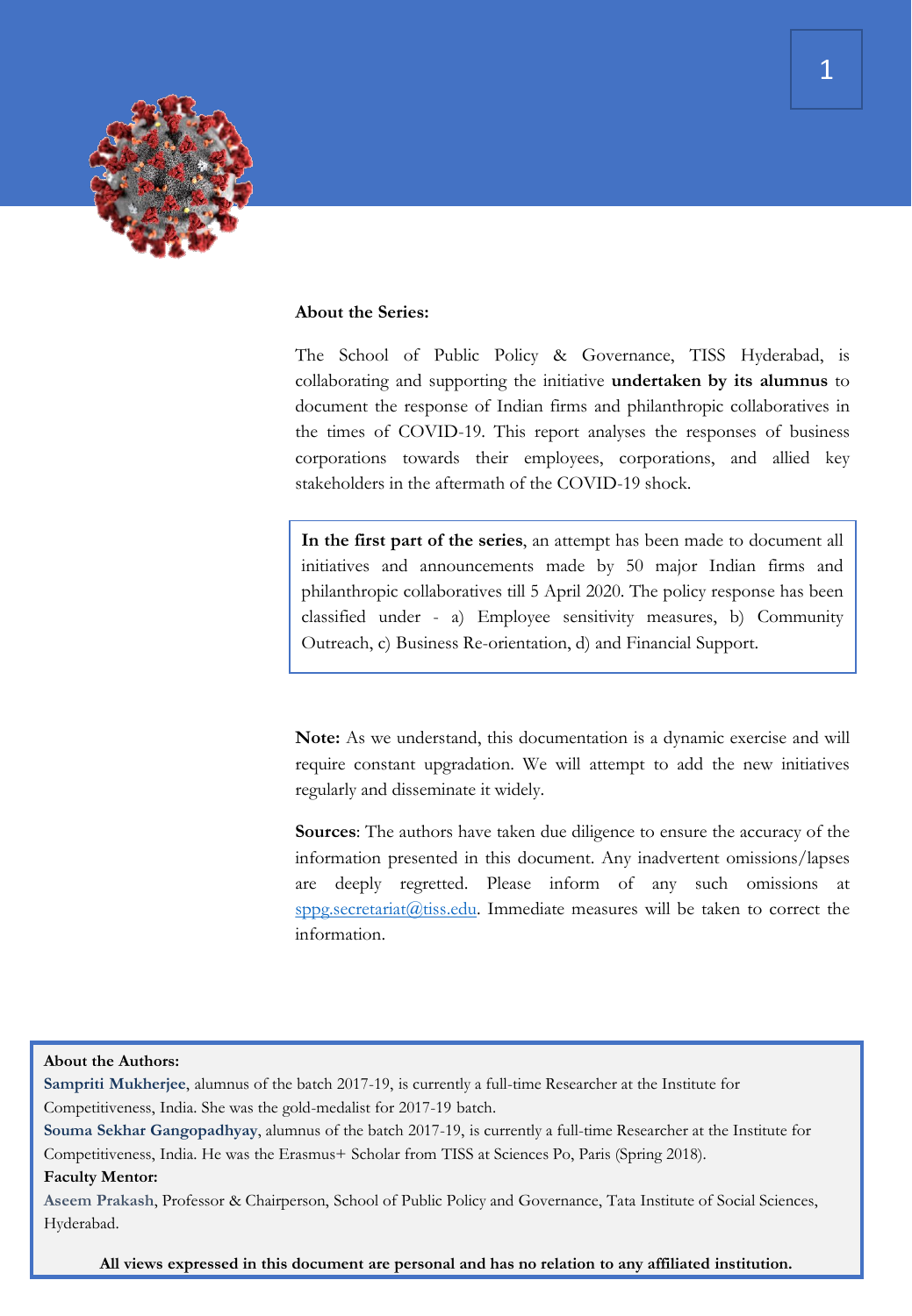#### **Introduction**

Across the globe, the COVID-19 pandemic has brought about immense economic and personal loss. On the economic front, developing countries are estimated to undergo an income loss of approximately \$220 billion, catalysed by the mandatory shutdowns of non-essential businesses and personnel (UNDP, 2020). India is projected to be one of the 15 most-affected economies, with almost \$348 million worth of trade to be negatively affected (UNCTAD, 2020). However this world wide shock has also translated into diverse actors – governments, corporations and civil society organisations – coming together with a sense of purpose. In the sphere of markets, several companies whilst dealing with major changes in their production systems are also coming forward in an attempt to ease the burden of millions. Within India, corporations have commenced a range of activities – from distributing safety/medical equipment, contributing funds to even re-orienting their production capacities to supply required medical products.

In this context, this study seeks to track Indian firms and philanthropic collaboratives in terms of their responses towards their employees, communities, and allied key stakeholders in the aftermath of the COVID-19 shock.

The findings generated are solely based on announcements by the companies, Twitter and LinkedIn company statements and newspaper reports. This version has captured insights from 50 companies which announced their initiatives till 5<sup>th</sup> April 2020.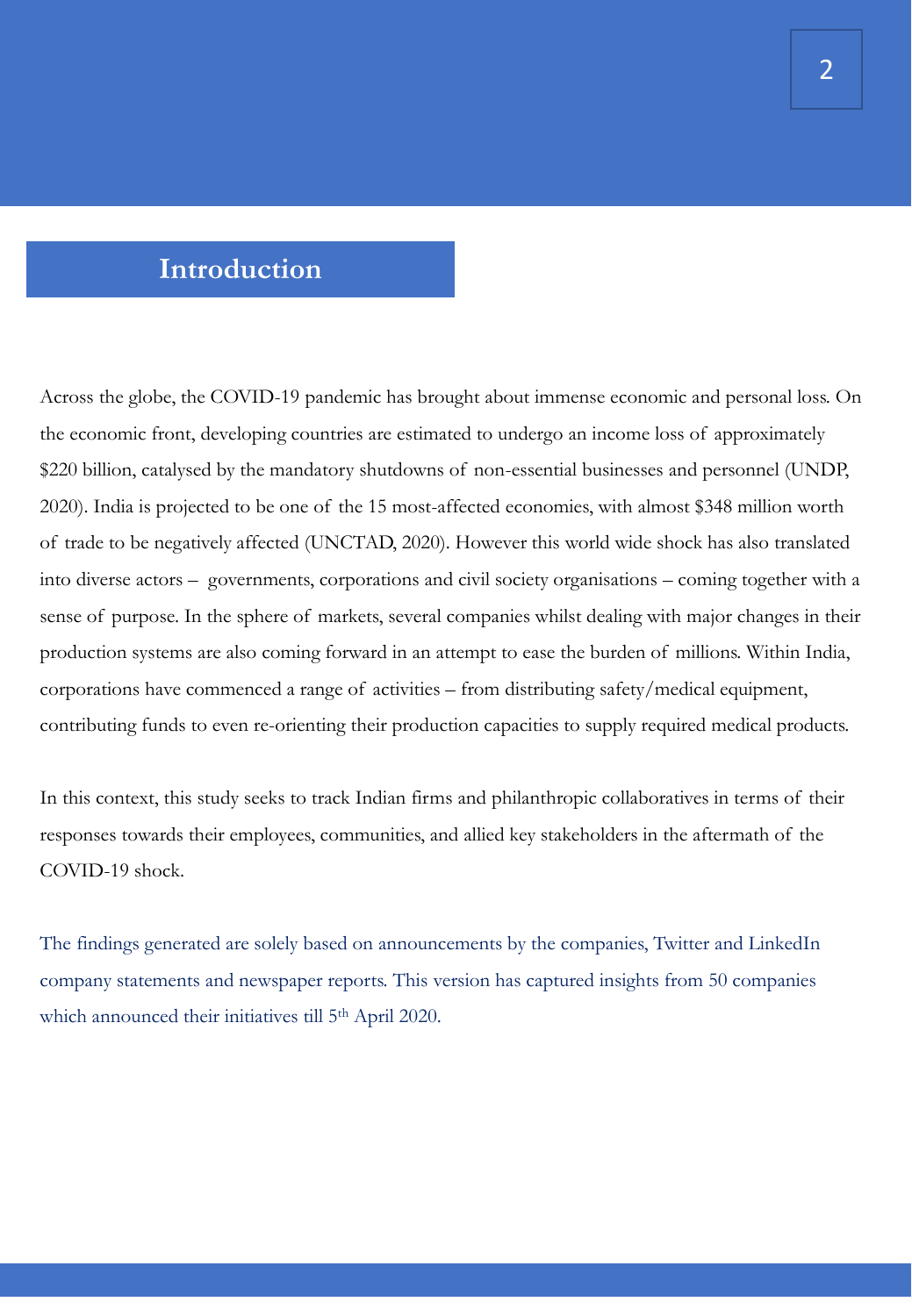### **Understanding India Inc's Reactions to the COVID-19 Pandemic**

Historically, businesses have been known to take the shortest path of achieving their end goal – generating profits and returning value to their shareholders. While responsible, socially-oriented companies have been known to exist, the development of Corporate Social Responsibility highlighted companies' obligation to contribute to societal needs.

With respect to COVID-19, certain Indian corporations have acted in a responsive manner by contributing funds and necessary equipment. This behaviour has been encouraged by the Ministry of Corporate Affairs notification which stated that businesses' expenditure for activities regarding promotion of health care and disaster management related to COVID-19, would qualify as CSR spending (Ministry of Corporate Affairs, 2020).

On the whole, Indian companies are following a three-pronged approach to corporate social innovation:

a) Philanthropic contributions through direct (stakeholders/community) and indirect (relief funds) contributions;

b) Promoting greater awareness and compliance to safety standards through information dissemination, safety programmes for employees and community members, and other corporate social responsibility programmes;

c) Developing new products or services/re-orienting production lines to manufacture necessary products, such as personal protective equipment (PPE), masks, and ventilators.

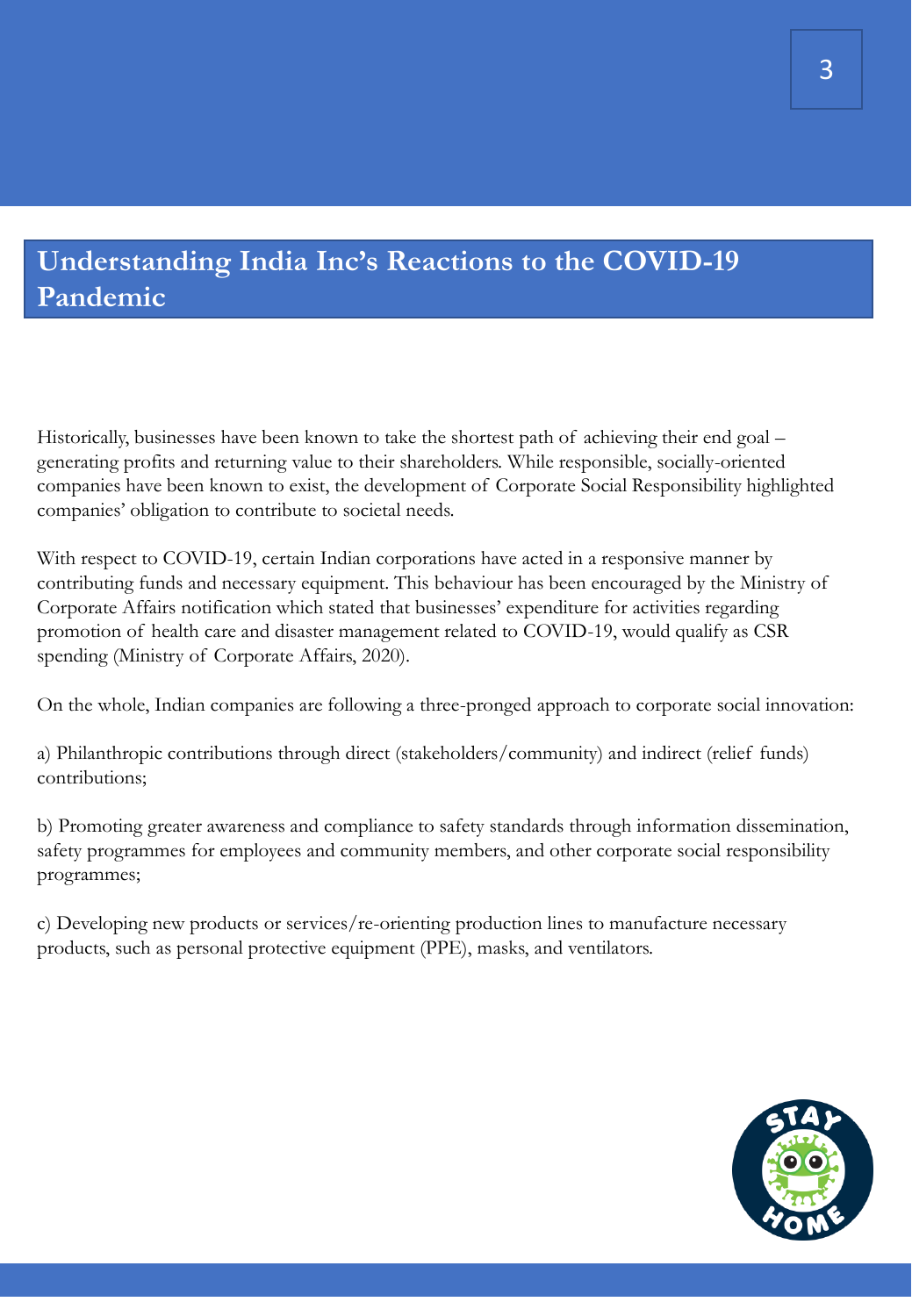# **Methodology of the Study**

This study has analysed the responses of 50 major Indian firms to COVID-19. These responses have been classified across four domains:

| <b>Domains</b>                           | <b>Components</b>                                                                                                                                                                                                                                                                                                                                                                                                                                                                                                                                                                                                                                                                                                                                                                                                                                                                          |
|------------------------------------------|--------------------------------------------------------------------------------------------------------------------------------------------------------------------------------------------------------------------------------------------------------------------------------------------------------------------------------------------------------------------------------------------------------------------------------------------------------------------------------------------------------------------------------------------------------------------------------------------------------------------------------------------------------------------------------------------------------------------------------------------------------------------------------------------------------------------------------------------------------------------------------------------|
| <b>Employee Sensitivity</b>              | ❖<br>Instituted work from home for workers<br>❖<br>Distributed personal protective equipment and allied safety equipment to<br>employees<br>❖<br>Continued pay for contractual workers and daily wage labourers employed in<br>their respective firms<br>❖<br>Committed to not lay off non-permanent staff during the COVID-19<br>lockdown<br>$\bullet^{\bullet}_{\bullet} \bullet$<br>Initiated tertiary employee support programmes such as wellness lessons,<br>online education for employees' children etc.                                                                                                                                                                                                                                                                                                                                                                           |
| <b>Community Outreach</b>                | ❖<br>Initiated community outreach and information campaigns about COVID-19<br>❖<br>Commenced financial support for non-employee/allied third-party service<br>providers<br>❖<br>Mobilised the support of self-help groups for the manufacturing of personal<br>protective equipment<br>❖<br>Provisioned rations/essential commodities of daily use (non-medicine) to<br>community members who are not employees (directly or indirectly)<br>❖<br>Provided essential items of medical use to community members who are not<br>employees<br>❖<br>Committed personnel to undertake front-line relief efforts/community service<br>related to COVID-19<br>❖<br>Gave access to organisational infrastructure to be used as<br>quarantine/treatment facilities to public health authorities<br>❖<br>Supplied cooked meals to community members who are not employees<br>(directly or indirectly) |
| <b>Business</b><br><b>Re-Orientation</b> | ❖<br>Pledged to re-organise production systems/innovate business processes in line<br>with COVID-19 requirements<br>❖<br>Reduced prices of manufactured products/services or enhanced service level<br>agreements to cope up with COVID-19 requirements                                                                                                                                                                                                                                                                                                                                                                                                                                                                                                                                                                                                                                    |
| <b>Financial Support</b>                 | The total financial commitment for COVID-19<br>❖<br>Total donation to PM CARES for COVID-19<br>❖<br>Total contribution to CM Relief funds for COVID-19<br>❖<br>❖<br>Total funds earmarked for upgrading health infrastructure/providing<br>equipment to health care providers<br>Employees committing a part of their salary as financial support<br>❖                                                                                                                                                                                                                                                                                                                                                                                                                                                                                                                                     |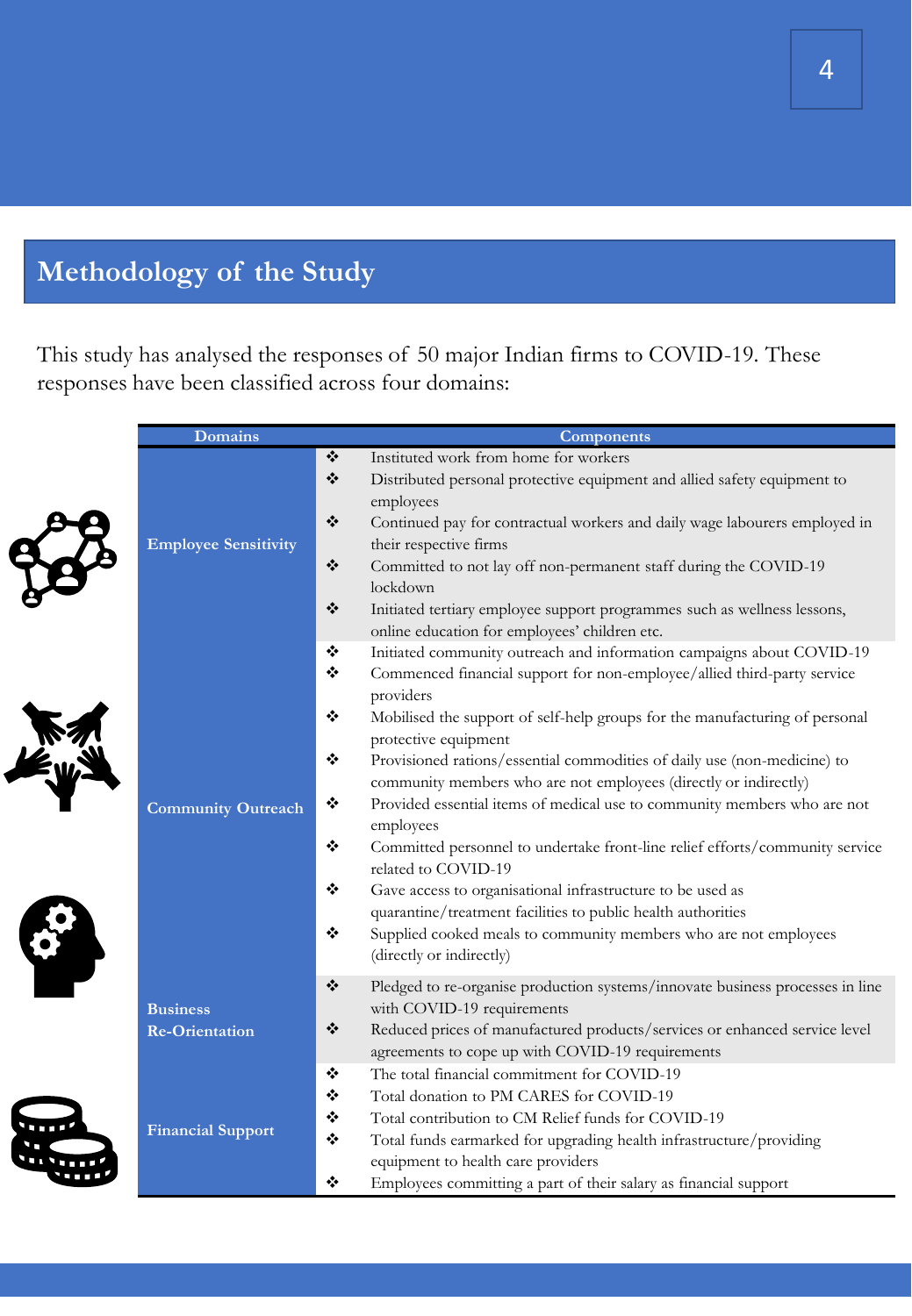### **Analysing Indian Firms' Responses to the COVID-19 Pandemic**

The analysis of the sampled Indian corporation highlights:

- ❖ 22% of the firms have contributed to all four domains
- ❖ 26% of the firms have contributed to three of the four domains
- ❖ 34% of the firms have contributed to two of the four domains; and,
- ❖ 18% of the firms have contributed to one of the four domains

## **Inter and Intra-domain Analysis of Sampled Indian Corporations**

The domain analysis of sampled Indian corporations indicates the following trends:

- ❖ 38 firms have focused on implementing employee sensitive policies pertaining to their respective businesses.
- ❖ 37 firms have carried out community outreach measures.
- ❖ 35 firms who have provided financial support for non-employees.
- ❖ 16 firms are re-inventing their business processes in line with the social needs of COVID-19.

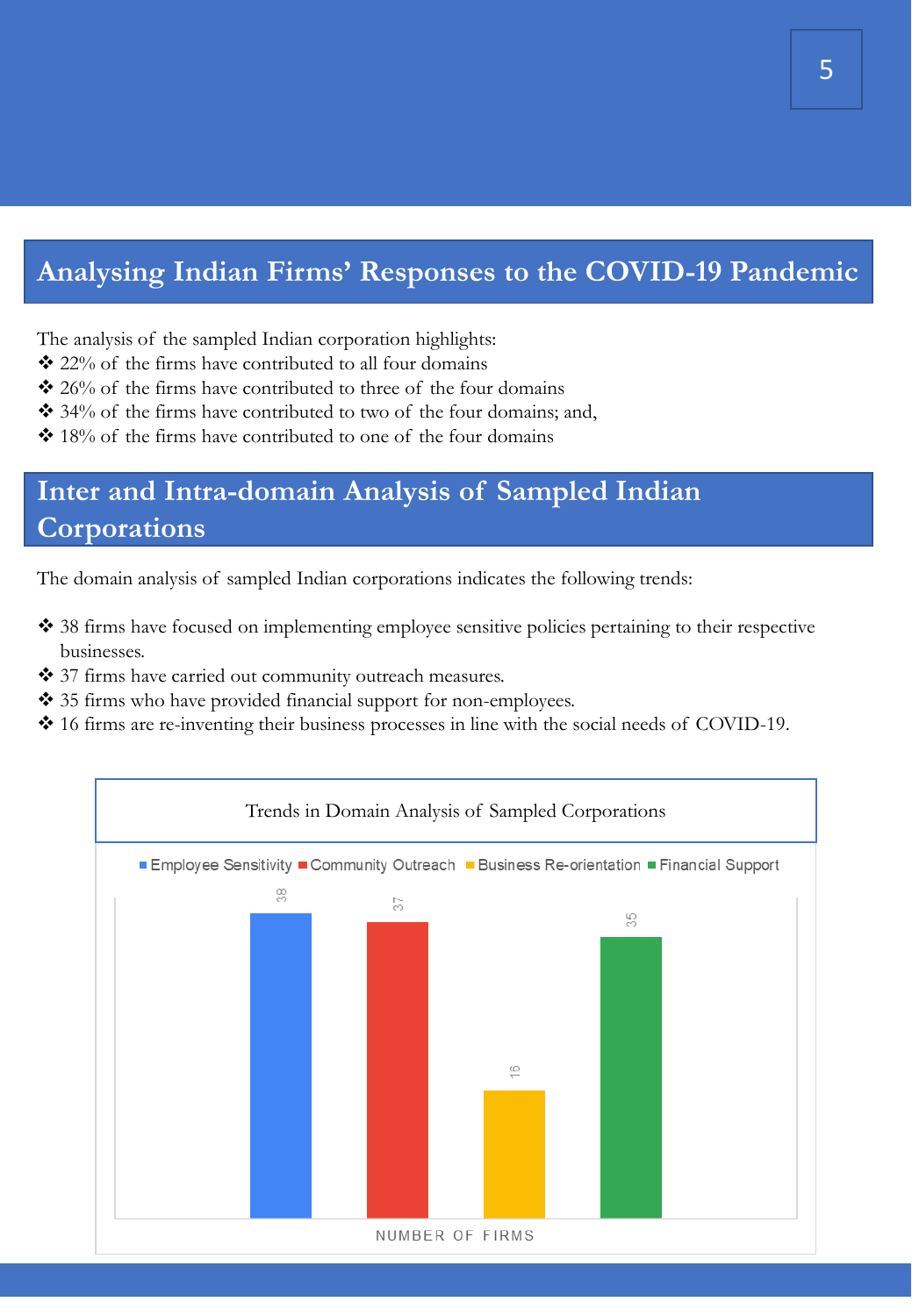The **Employee Sensitivity** component-level analysis highlights that most firms are focusing only on instituting work from home or giving leave to their workers (38 firms), in accordance with the government regulations. Although six firms are continuing pay for their daily wage labourers/contractual employees, only one firm has committed not to fire their non-permanent staff. This highlights the increased vulnerability of informal workers and contractual employees during this shock.

The component-level analysis of the **Community Outreach domain** highlights that most firms (21 firms) have spent on providing essential medicines such as sanitisers, soaps etc. to community members who are not direct employees. However, only 2 companies have focused primarily on using SHGs for manufacturing the required masks and 3 firms have committed personnel to undertake front-line activities related to COVID-19. Moreover, the focus on providing financial support to non-employee service providers or third-party agencies (such as painters, cleaners, etc.) is also low across the selected firms (only 5 firms).

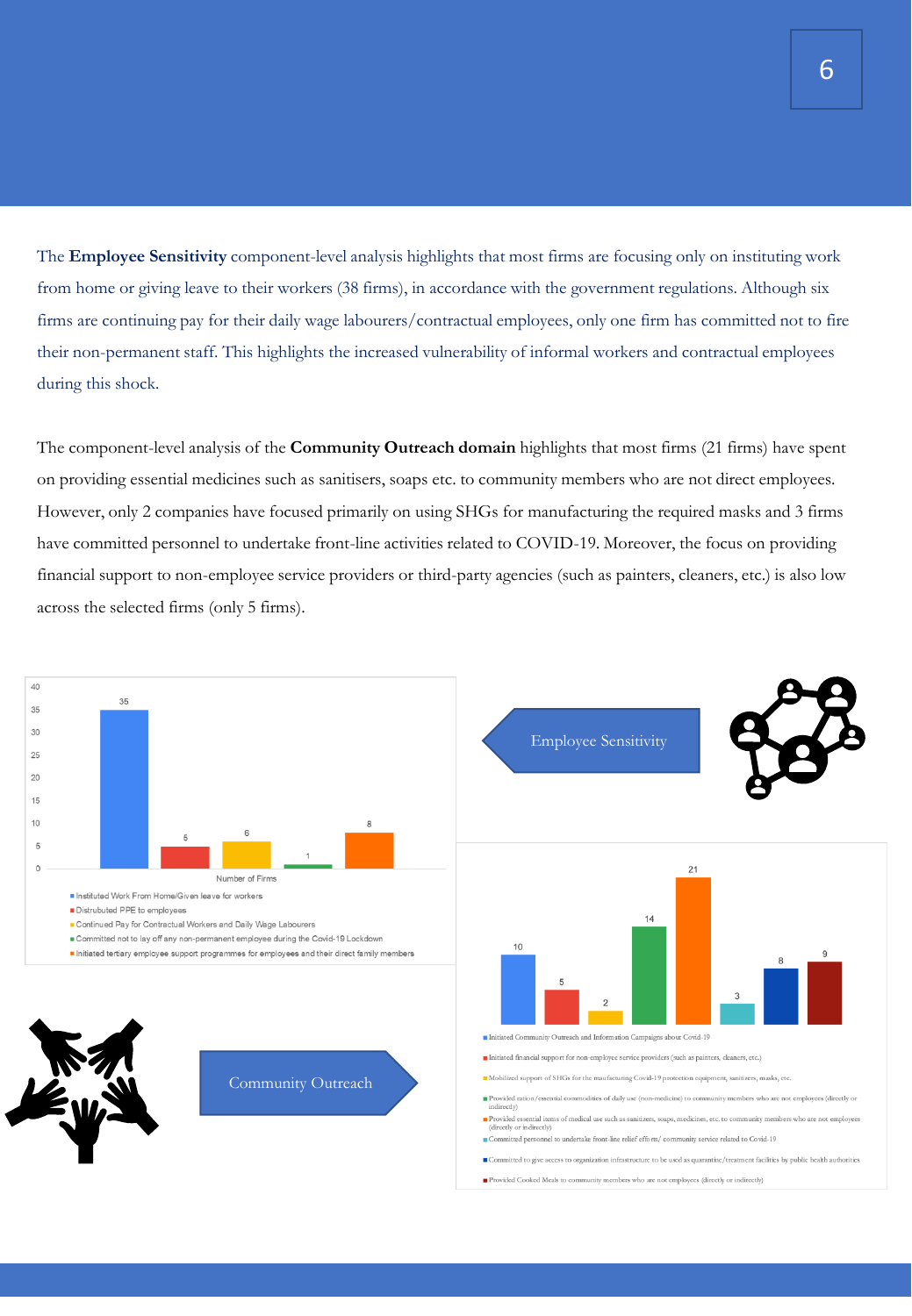The **Business Re-orientation domain** component level analysis shows that most of the firms (10 firms) are reorganising their production systems and/or bringing in innovative practices to bridge the unmet demand. This highlights that firms are looking at a mid-term to long-term changes within their business structure. (refer Page 8). 7 firms are also looking at cost-competitive measures by reducing the prices of their manufactured commodities and/or enhancing their service commitments to not only aid the general public but also attract higher demand.

Across the 50 selected firms, approximately INR 4867.01 Crore has been provided as **financial support**, with most of the donations going towards PM CARES (approx. 1377 INR CR). With donations being counted as CSR, there has also been a significant amount of ear-marked expenditure (INR 517.25 Cr) towards upgrading and/or providing health infrastructure and equipment to public health care officials.

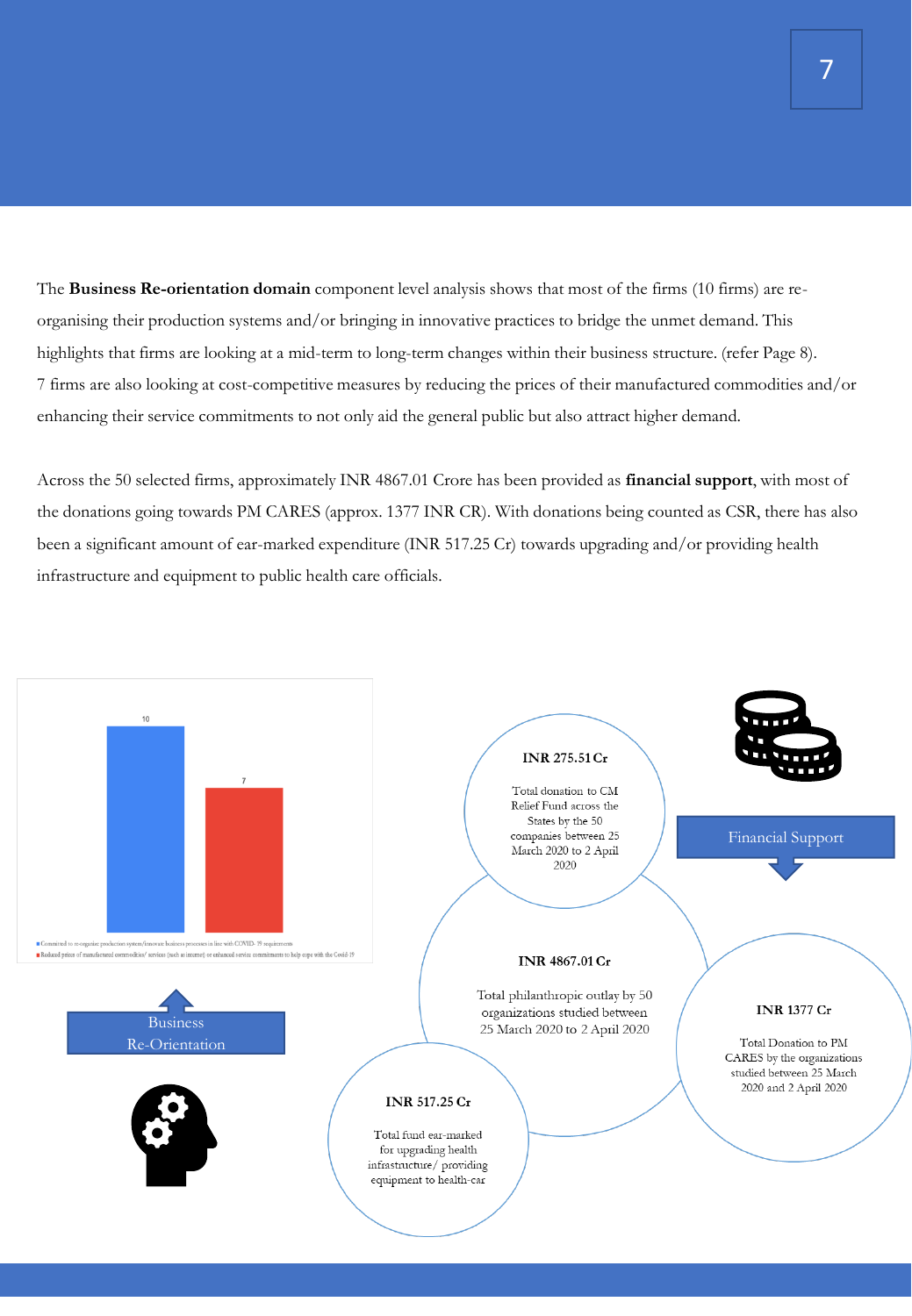# **Innovation in the times of COVID-19: Re-changing Business Processes**

Along with providing external and employee support, businesses are bringing in new innovations to cope up with the changes brought about by COVID-19. Among the surveyed corporations, Swiggy, Zomato and Omdiyar Network are interesting business innovation cases.

**Swiggy and Zomato** are online food ordering and delivery platforms that have significantly changed their business functioning in the recent weeks. Both these companies have extensively trained their delivery partners in best practices of respiratory hygiene, washing hands and identification of symptoms through various information dissemination channels. The kitchen partners have also been advised to ensure best hygiene practices while handling and packaging food items. In order to bolster customer confidence, both Swiggy and Zomato have started contact-less delivery options and provided a quality checkmark for restaurant partners that are following the hygiene advisory (Shrivastava, 2020). Both companies are also trying to raise funds from customers through the "Swiggy Hunger Saviour COVID Relief Fund" and "Zomato Gold Support Fund". These companies have also started delivering groceries and essential items to their customers, opening new potential market opportunities (PTI India, 2020; Hindustan Times, 2020).

**Omdiyar Network** have taken their motto forward of investing in bold entrepreneurs looking to make social change, by announcing a call for innovative solutions to tackle the challenges posed by COVID-19. As of date, it has announced a funding of Rs 1 crore to a collective of 20 grassroots civil society organisations working with migrant labourers. This fund will be used to disseminate information regarding COVID-19, counsel migrants, support migrants who are at high-starvation risk and identify livelihood opportunities for them. This is an example of what Omdiyar Network is willing to fund through its INR 7.5 crore Rapid Response Funding Initiative (ET Online, 2020; Varshney, 2020).

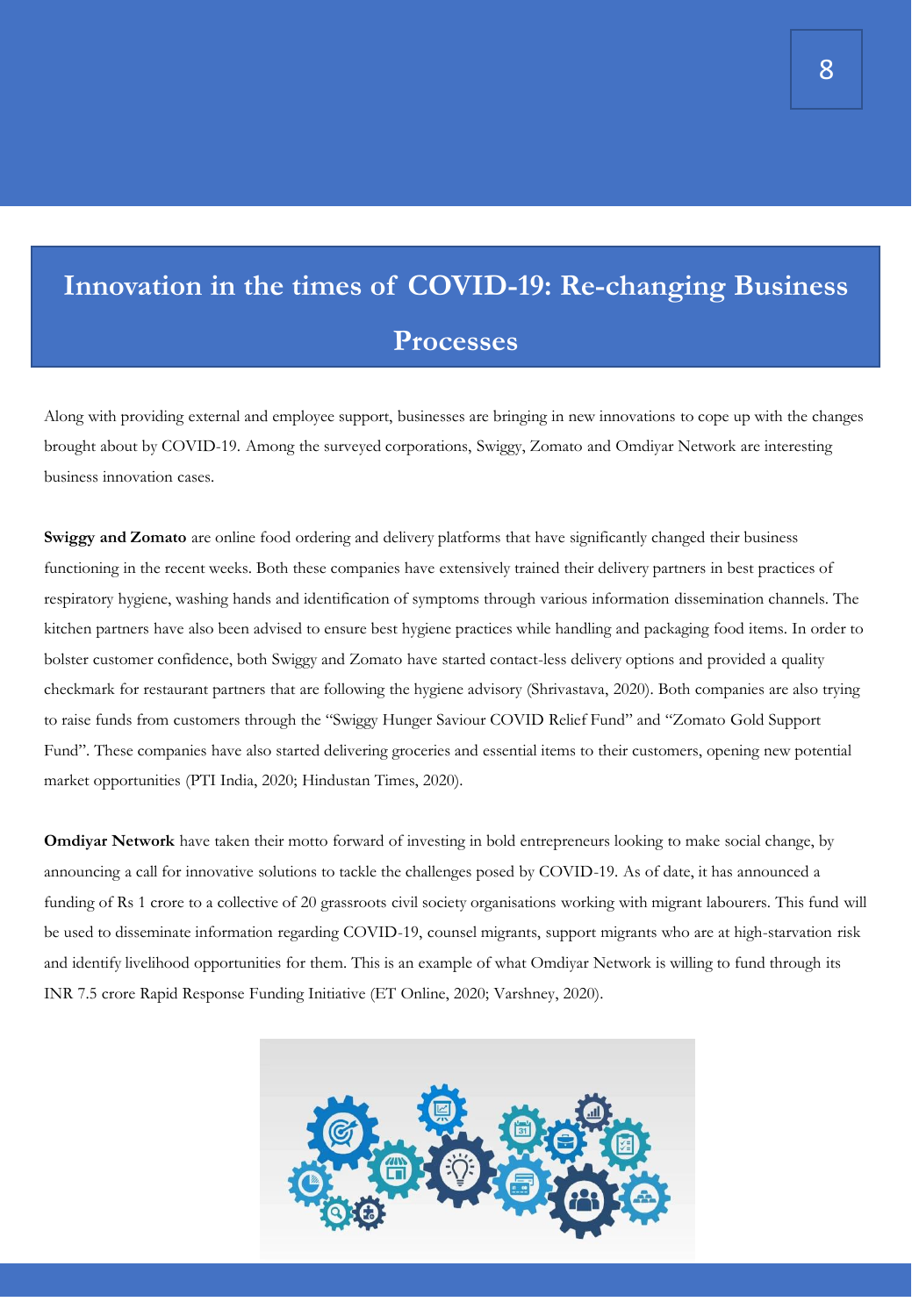### **How Has India Inc. Responded?**

Companies have been categorised according to their contribution across the four domains listed in the previous page. Each domain is given equal weightage, and one domain equals to one

| Domains<br>Contributed | Category                      | Corporations/Related Organizations                                                                                                                                                                                                                                                         |
|------------------------|-------------------------------|--------------------------------------------------------------------------------------------------------------------------------------------------------------------------------------------------------------------------------------------------------------------------------------------|
|                        | $Covid-19$<br>Trendsetters    | Tata Sons<br>TVS Company<br>Omdiyar Network<br>Reliance Industries<br>Larsen and Toubro<br>Hindustan Unilever<br><b>Bharti Enterprises</b><br>Godrej<br>Swiggy<br>Sun Pharmaceutical<br>Zomato                                                                                             |
|                        | Dynamic<br>Sponsors           | Mahindra Group<br>MG Motor India<br>Dalmia Bharat<br>LG Electronics India<br>Jindal Steel and Power NMDC<br>Bajaj Group<br><b>JSW</b> Group<br>Piramal Group<br><b>ITC</b><br>Amara Raja Group<br>Mankind Pharma<br>Infosys Foundation                                                     |
| <b>16 16</b>           | Change<br>Promoters           | Vedanta Group<br>Renault India<br>Shalimar Paints<br><b>ONGC</b><br>Xiaomi India<br>Power Finance Corp<br>DIAGEO India<br>Nerolac Paints<br>Hero Group<br>State Bank of India<br>Axis Bank<br>DCB Bank<br>Adani Foundation<br>RB India<br>Wockhardt<br>LNG Bhilwara<br>Edelweiss Insurance |
|                        | <b>Business</b><br>Supporters | Uber<br>Kotak Mahindra<br>Eurolife Healthcare<br>Hamdard Foundation<br>Icertis<br><b>DLF</b><br>Abhay Firodia Ltd<br>Jackson Group<br>Nippon Paint Ltd                                                                                                                                     |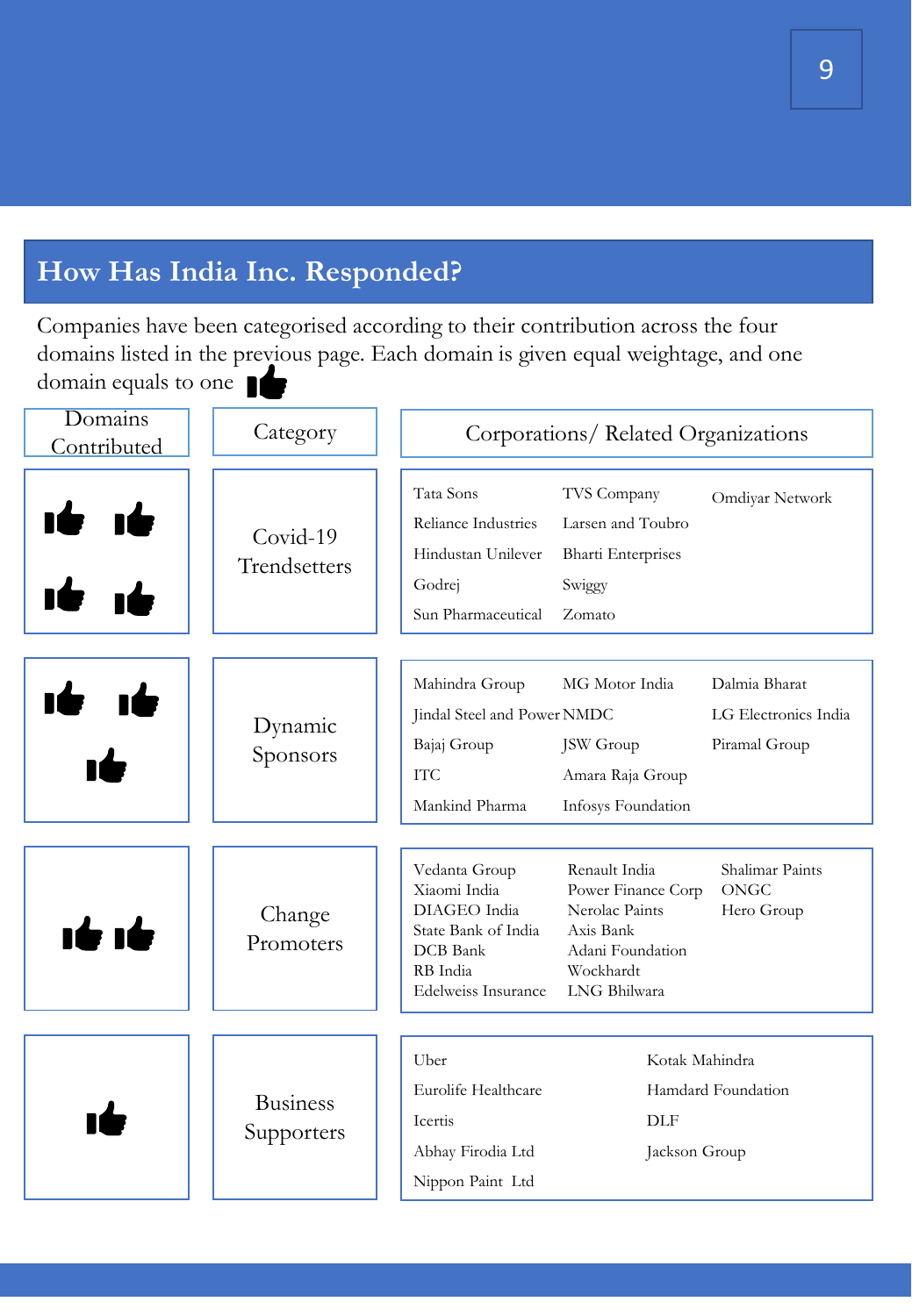#### **References**

Economic Times Online. (2020, 24th March). *Omidyar Network India announces Rapid Response Funding for COVID-19.* Retrieved [from https://economictimes.indiatimes.com/small-biz/sme-sector/omidyar-network-india-announces-rapid-response](https://economictimes.indiatimes.com/small-biz/sme-sector/omidyar-network-india-announces-rapid-response-funding-for-COVID-19/articleshow/74789991.cms)funding-for-COVID-19/articleshow/74789991.cms

Hindustan Times. (2020, 3rd April). *Swiggy, Zomato launch initiatives for people, restaurants hit by COVID-19 lockdown.* Retrieved [from https://www.hindustantimes.com/tech/swiggy-zomato-launch-initiatives-for-people-restaurants-hit-by-COVID-19](https://www.hindustantimes.com/tech/swiggy-zomato-launch-initiatives-for-people-restaurants-hit-by-COVID-19-lockdown/story-Mw5uNPabwhx0d1VtZN7KZM.html) lockdown/story-Mw5uNPabwhx0d1VtZN7KZM.html

Ministry of Corporate Affairs. (2020, 23rd March). *Clarification on spending of CSR funds for COVID-19 (No. 05/01/2019-CSR.*  Retrieved from [http://www.mca.gov.in/Ministry/pdf/COVID\\_23032020.pdf](http://www.mca.gov.in/Ministry/pdf/Covid_23032020.pdf)

Press Trust of India. (2020, 31st March). *Swiggy sets up COVID-19 relief fund for partners and their families.* Retrieved from [https://www.hindustantimes.com/tech/swiggy-sets-up-COVID-19-relief-fund-for-delivery-partners-and-their-families/story-](https://www.hindustantimes.com/tech/swiggy-sets-up-COVID-19-relief-fund-for-delivery-partners-and-their-families/story-4EQuVqoKv2tJt9gkRmTgWP.html)4EQuVqoKv2tJt9gkRmTgWP.html

Shrivastava, A. (2020, 3rd April). COVID 19: Hygiene tops menu for Swiggy, Zomato. *ET Bureau.* Retrieved from [https://economictimes.indiatimes.com/small-biz/startups/newsbuzz/COVID-19-hygiene-tops-menu-for-swiggy](https://economictimes.indiatimes.com/small-biz/startups/newsbuzz/COVID-19-hygiene-tops-menu-for-swiggy-zomato/articleshow/74959327.cms)zomato/articleshow/74959327.cms

UNCTAD. (2020). *Global trade impact of the coronavirus (COVID-19) epidemic*. Retrieved from <https://unctad.org/en/PublicationsLibrary/ditcinf2020d1.pdf>

UNDP. (2020, 30th March). *COVID-19: Looming crisis in developing countries threatens to devastate economies and ramp up inequality.*  Retrieved from https://www.undp.org/content/undp/en/home/news[centre/news/2020/COVID19\\_Crisis\\_in\\_developing\\_countries\\_threatens\\_devastate\\_economies.html](https://www.undp.org/content/undp/en/home/news-centre/news/2020/COVID19_Crisis_in_developing_countries_threatens_devastate_economies.html)

Varshney, R. (2020, 3rd April). *Coronavirus: Omidyar Network India announces funds for organisations helping migrant labourers.* Retrieved from<https://yourstory.com/2020/04/coronavirus-omidyar-network-india-funding-migrant-labour>